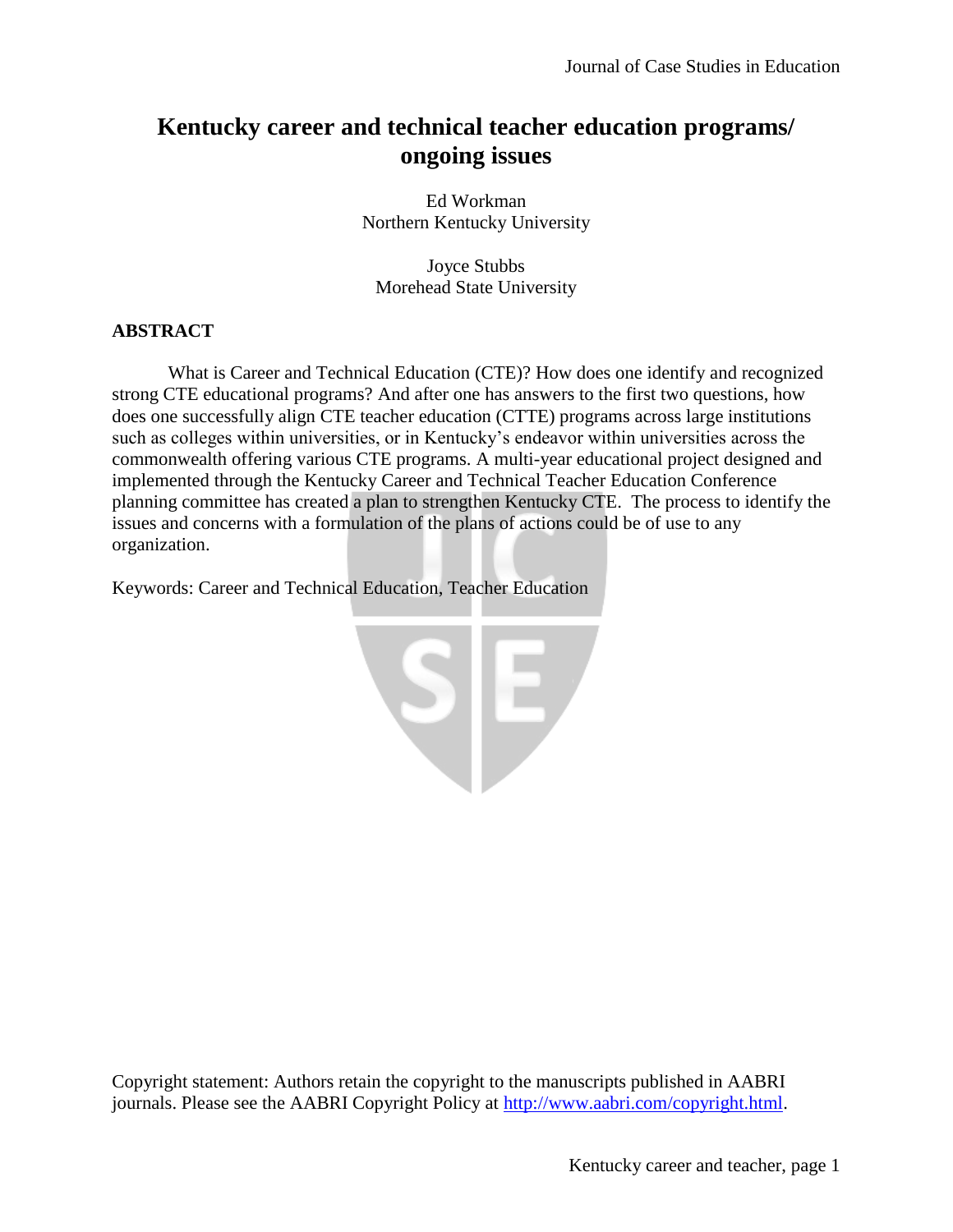## **INTRODUCTION**

In defining career and technical education one must view it in a broad sense. The Association for Career and Technical Education (ACTE) provides the following information in a fact sheet on their website:

• "Career and Technical Education (CTE) prepares both youth and adults for a wide range of careers and further educational opportunities. These careers may require varying levels of education—including industry-recognized credentials, postsecondary certificates, and two- and four-year degrees.

 According to the U.S. Department of Education's Office of Vocational and Adult Education (OVAE), almost all high school students take at least one CTE course, and one in four students take three or more courses in a single program area. One-third of college students are involved in CTE programs, and as many as 40 million adults engage in short-term postsecondary occupational training.

 The most recent Report to Congress on the Carl D. Perkins Career and Technical Education Act revealed that approximately 14 million students participated in secondary and postsecondary CTE programs during the 2007-2008 school year.

 CTE is at the forefront of preparing students to be "college- and career-ready." CTE equips students with:

 *core academic skills* and the ability to apply those skills to concrete situations in order to function in the workplace and in routine daily activities

 *employability skills* (such as critical thinking and responsibility) that are essential in any career area

*job-specific, technical skills* related to a specific career pathway

 Within CTE, occupations and career specialties are grouped into "Career Clusters." Each of the 16 clusters is based on a set of common knowledge and skills that prepare learners for a full range of opportunities.

 $\triangleright$  Further specialization is achieved through comprehensive Programs of Study, which align academic and technical content in a coordinated, non-duplicative sequence of secondary and postsecondary courses, and lead to an industry-recognized credential or certificate at the postsecondary level, or an associate or baccalaureate degree.

 Career and technical student organizations (CTSOs) are an integral part of CTE. CTSOs prepare young people to become productive citizens and leaders in their communities by providing unique programs of career and leadership development, motivation, and recognition for students enrolled, or previously enrolled, in CTE programs."

A discussion of a two-year process where Kentucky CTE teacher educators and state CTE leaders used the 2009 and 2011 Kentucky Career and Technical Teacher Education Conferences proceedings with a continual theme "Aligning Career and Technical Education" to create open discussions and plans on how to better align Kentucky CTTE programs is provided. This two year process has given Kentucky leaders a state-wide plan of action to improve CTTE programs and address on-going CTE issues. An earlier article with a background discussion of the 2009 Kentucky Career and Technical Teacher Education conference was published in Research in Higher Education Journal. A summary of that process is followed by a detailed discussion of the 2011 conference and the resulting plan of action.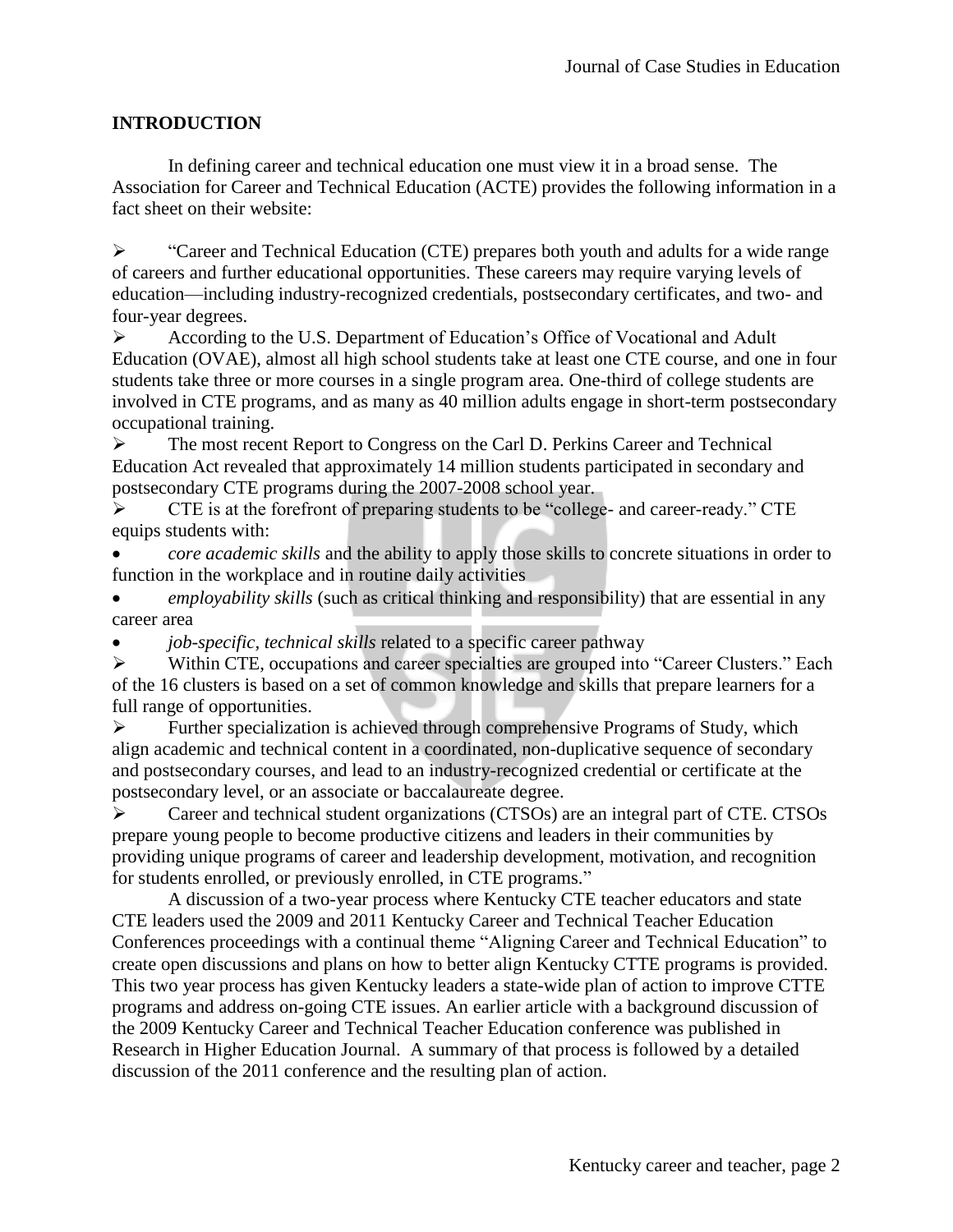#### **Discussion of the 2009 conference**

As stated in the earlier publication the February, 2009, Kentucky Career and Technical Teacher Education Conference's theme "Aligning Career and Technical Education" allowed planning for a collaborative effort among Kentucky universities; the Kentucky Office of Career and Technical Education; the Kentucky Department of Education, Secondary Division of Career and Technical Education; and the National Research Center for Career and Technical Education. The conference provided an environment where university faculty and state department leaders heard up-to-date data concerning national CTE initiatives and concerns. Following several presentations to the overall conference body in general sessions, conference participants were divided into breakout groups charged with discussing the earlier presented data and listing issues and concerns for KY CTE. Summaries of group discussions and findings concerning the following issues were presented by group leaders in the ending conference general session:

- Relevance of CTE Teacher education curriculum
- Aligning KY CTTE programs
- CTE image/identity
- Integration of CTE and academics
- The need for teacher education leadership
- CTE teachers should be prepared to be student organization advisors
- CTE teacher's education requirements
- CTE teacher recruitment and retention/teacher shortage

A more detailed description of the planning process and resulting actions are provided in the earlier publication.

## **Discussion of 2011 proceedings and procedures**

The 2011 Kentucky Career and Technical Teacher Education Conference agenda was designed to provide a means to re-visit the issues and concerns as decided in the final wrap-up session of the organization's 2009 conference proceedings. The 2011 conference planning committee was charged to plan an environment which would provide up-dates on the status of Kentucky CTE followed by a re-visitation of the issues addressed in the previous conference. Plans of action to address the issues were to be created.

## **Conference agenda - Appendix A: Group procedures and make-up**

Discussion groups were designed with an effort to allow representation of university teacher educators, state level technical program coordinators and upper state level education administrators. Group facilitators were selected and charged to follow a common format to be used by all groups. CDs with the common format were provided for each group along with LCD projectors and screens. (Appendix B) This provided a means for group participants to focus on stated issues and to record group progress and final recommendations and plans of action. Each group using a common format and procedure was charged to: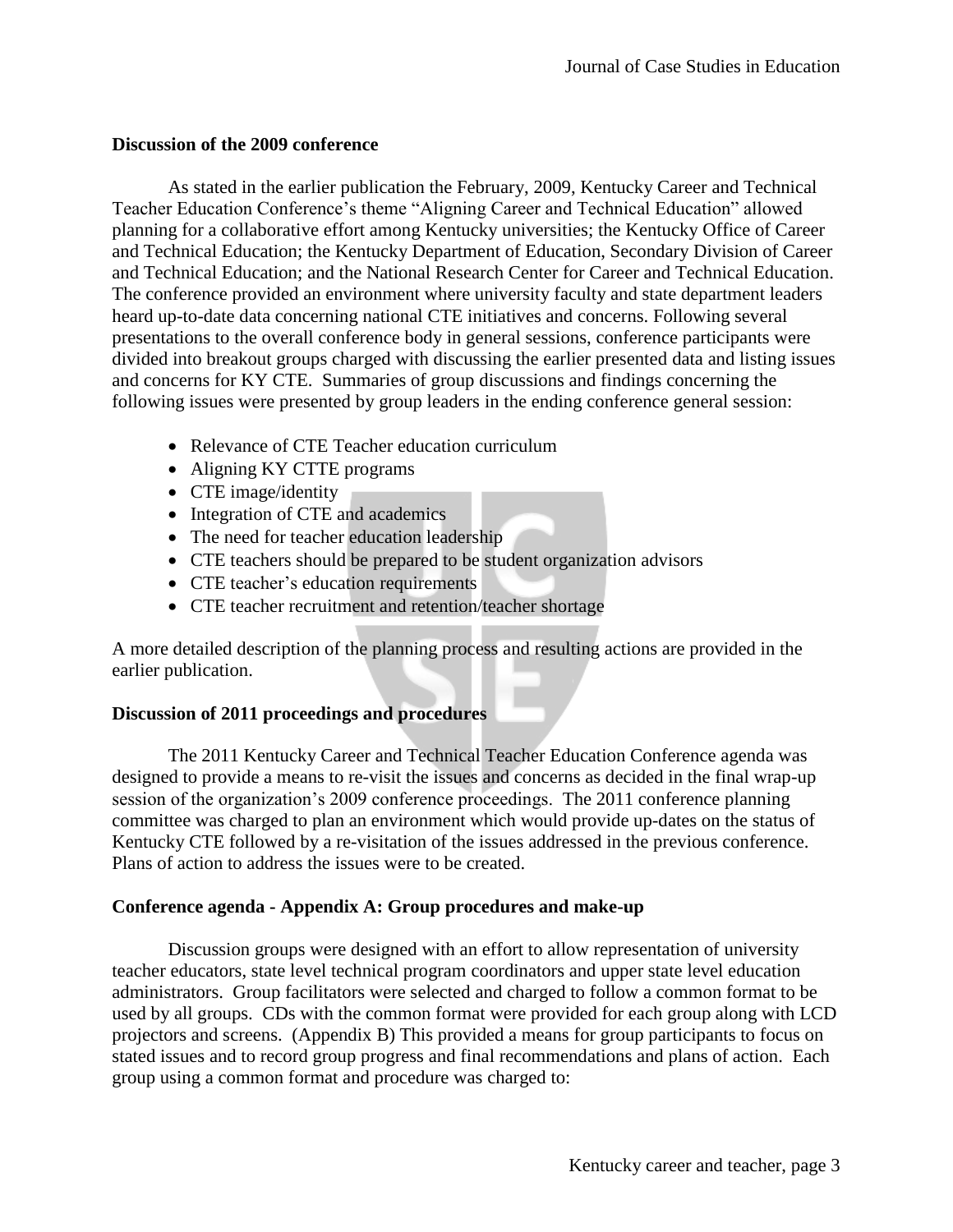- expand and clarify the issues identified in the 2009 conference.
- write goals and objectives to address the issues.
- follow a common format to create a plan of action.

The plan of action format document provided a means to gather information on group participants, re-visit the issues, and answer the following questions:

- "What needs to be done?
- By whom and when?
- What recourses were needed?

Groups were asked to choose a recorder assuring their work was well documented. Choosing group leader with the skills to facilitate free discussion is paramount when planning. Selecting multiple facilitators from the various areas of interest helped to eliminate bias in final group discussions and recommendations. A summary discussion of individual group findings follows.

## **Teacher induction**

The group dealing with new teacher induction expressed the need for a strong new teacher induction program. The new teacher mentoring process needed to be strengthened. A re-defining of first year teaching requirements, teacher education programs, new teacher salaries and the overall image of Kentucky CTE was suggested.

Kentucky needs to address CTE's image. New CTE teachers entering Kentucky classrooms are often discouraged by the typical high school student enrolled in their classes. Teachers find themselves concerned with the apathy student's show toward their class content. CTE teachers often indicate they feel their programs are seen as sub-standard. This concern can cause a new teacher to become disillusioned with teaching.

## **Identifying and Aligning KY CTE/CTTE Programs**

The group charged with identifying and aligning KY CTE/CTTE programs indicated the need to better align all CTE teacher education programs. Various titles for CTE teacher education programs at individual state universities, different course titles and descriptions, different teacher education entrance and program requirements; all these concerns were indicators suggested by group findings that a better alignment of Kentucky was needed. The group emphasized the idea that since all universities were developing their programs to address Kentucky's Teacher Standards and the Kentucky Education Professional Standard Board's licensing requirement for CTE teachers, this was an obvious concern to be addressed.

The discussion went beyond university CTTE programs. It also expressed the need for all Kentucky educators to better understand CTE. A marketing plan to help Kentucky educators understand CTE's role in the educational process was needed. The fact that not all Kentucky CTE secondary and post secondary institutions were represented at the state conference was a major indicator that everyone was not on board with CTE's identity. It was suggested that a marketing plan be created to address the following: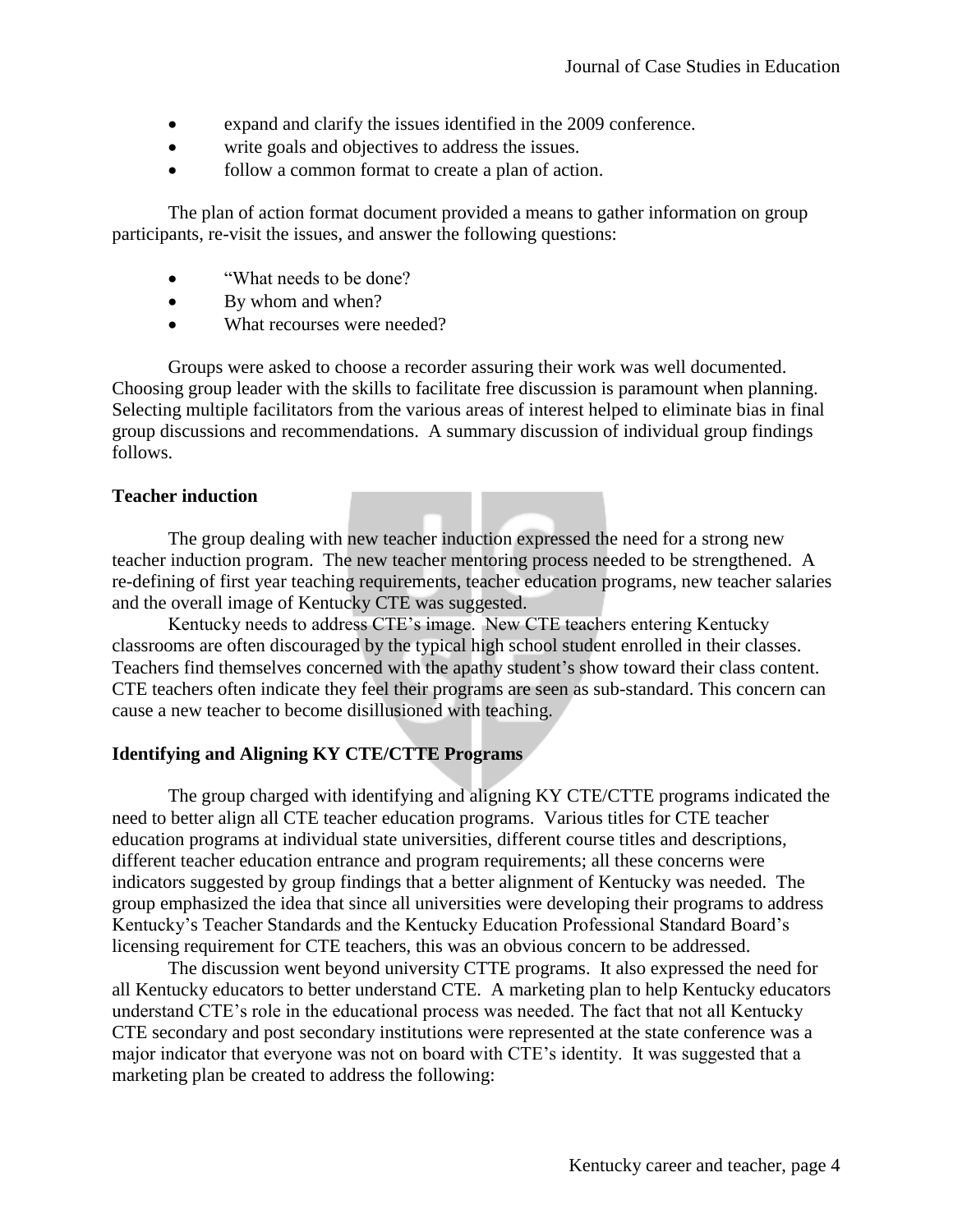- Kentucky CTE's identity.
- The building of better relationships across all education institutions.
- Procure better funding for CTE programs.
- Align CTTE programs including all Kentucky CTE institutions.

#### **Integration of CTE and Academics**

The integration of CTE and Academics was the next major area of concern. After years of Tech Prep related state initiatives Kentucky teacher educators still felt there was a need to strengthen the relationship between CTE and academic teachers. The group identified the need to train all teachers, CTE and academic alike, in the skills and tools to work together professionally. Kentucky initiatives designed to support career pathways for high school students was consider a driving force for a higher level of professional cooperation among teachers. Integration methodology should be taught in all teacher education programs. All stakeholders, educators, industry, parents, administrators, and students should be made aware of the need for integration of CTE and academics.

#### **Addressing Student Organizations in CTE/CTTE Programs**

Addressing student organization in CTE/CTTE programs is the final area of discussion. The group felt the need for stronger emphasis on student organizations in CTTE programs and in state planning. There needs to be better funding, more buy in among educators, better training for new teachers in working with student organizations, and better acceptance by administrators dealing with the day to day workings of schools. Student organizations need to be an intricate part of the educational process. Teacher education programs need assure that new teachers are prepared to accept and work with student organizations. A stronger pre-service in-service teacher education emphasis was needed.

#### **Summary**

A multi-year educational project designed and implemented through the Kentucky Career and Technical Teacher Education Conference planning committee has created a plan to strengthen Kentucky CTE. The conference proceedings for two yearly meetings, not consecutively due to a one year meeting cancelation, has provided Kentucky CTE educators with plans of action to address identified CTE issues and concerns. The process to identify the issues and concerns with a formulation of the plans of actions has been described. The plans of action (Appendix D) will be a guiding force in strengthening Kentucky CTTE and CTE programs.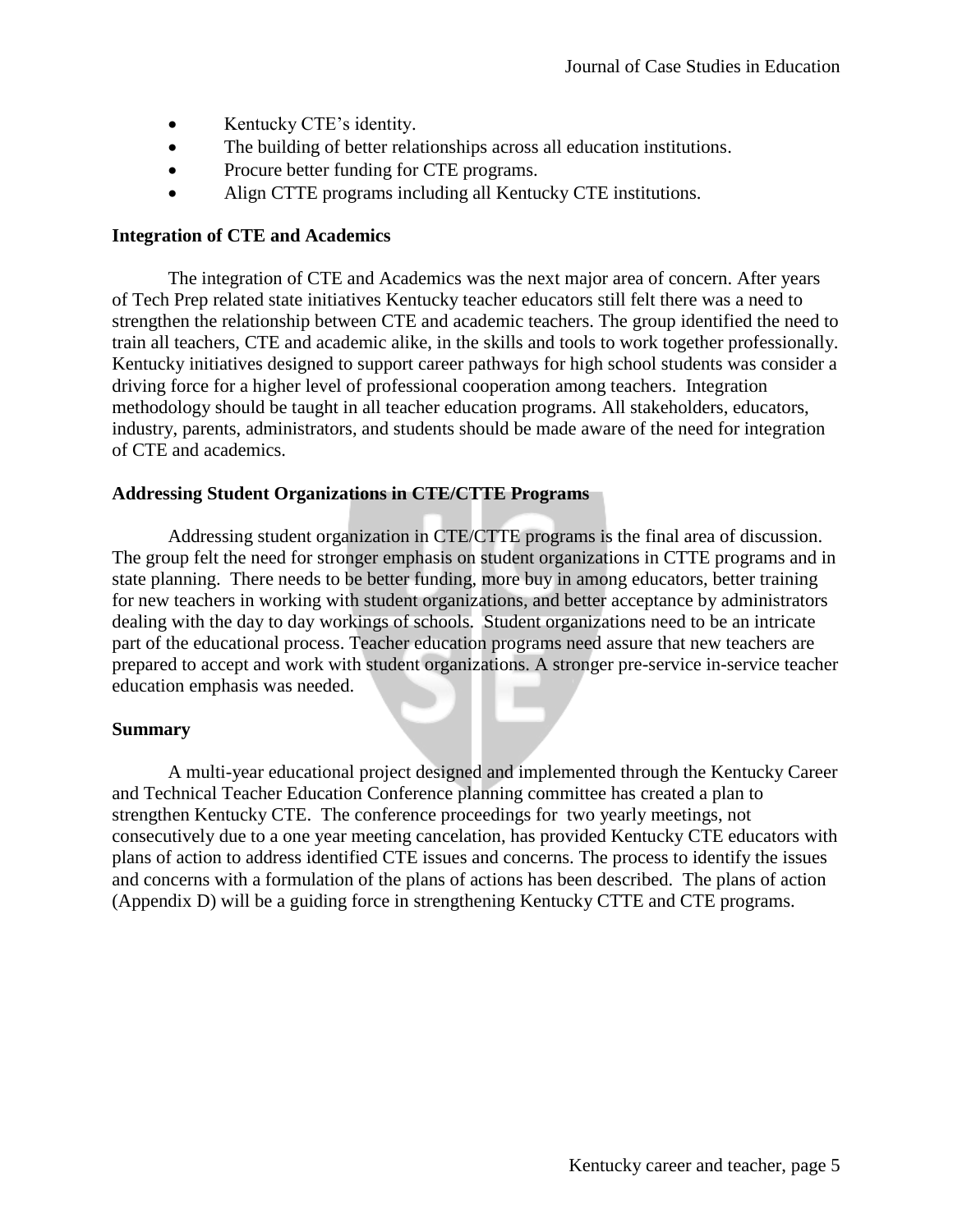| First day proceedings                    |                                                                       |  |  |
|------------------------------------------|-----------------------------------------------------------------------|--|--|
| 8:00 - 8:30am                            | Conference Registration (Thomas L. King Leadership Center)            |  |  |
|                                          | <b>Continental Breakfast</b>                                          |  |  |
| $8:30 - 8:45$ am                         | <b>Welcome and Charge</b>                                             |  |  |
|                                          | Ed Workman, Chair, KY CTTE-UCC                                        |  |  |
| $8:45 - 10:15$ am                        | "The CTE Teacher in the 21st Century"                                 |  |  |
|                                          | Debbie Anderson, KDE                                                  |  |  |
|                                          | John Marks, OCTE                                                      |  |  |
| $10:15 - 10:30$ am                       | <b>Break</b>                                                          |  |  |
| 10:30 - 11:30 am                         | "Career Readiness in Kentucky: Recommendation and Guiding Principles" |  |  |
|                                          | Ken Tally, Jefferson County Schools                                   |  |  |
| $11:30 - 12:30$ pm                       | Lunch                                                                 |  |  |
| $12:30 - 1:15$ pm                        | "Program Review"                                                      |  |  |
|                                          | Rae McEntyre, KDE Assessment Liaison                                  |  |  |
| $1:15 - 2:00$ pm                         | "Focus on Kentucky, Full Session Planning"                            |  |  |
|                                          | Joyce Stubbs - Morehead State                                         |  |  |
|                                          | Ed Workman - NKU                                                      |  |  |
| $2:00 - 2:15$ pm                         | <b>Break</b>                                                          |  |  |
| $2:15 - 4:00$ pm                         | "Group Issues and Concerns Work Sessions//Goals and Objectives" 2011  |  |  |
| Second day                               |                                                                       |  |  |
| 8:00 - 8:10 am                           | "Opening Remarks"                                                     |  |  |
|                                          | Ed Workman - NKU                                                      |  |  |
| 8:10 - 9:00 am                           | "Kentucky Career & Technical Education"                               |  |  |
|                                          | Tim Thornberry - OCTE                                                 |  |  |
| $9:00 - 9:15$ am                         | <b>Break</b>                                                          |  |  |
| $9:15 - 10:45$ am                        | "Group Issues and Concerns Work Sessions//Goals and Objectives"       |  |  |
| 10:45 - 11:30 am                         | "Group Reports/Focus on Kentucky"                                     |  |  |
| $11:30 - 12:30$ pm                       | Lunch                                                                 |  |  |
|                                          |                                                                       |  |  |
| $A$ properties $\mathbf{D}$ Cross Format |                                                                       |  |  |

## **Appendix A - 2011 Conference agenda**

## **Appendix B - Group Format**

KY Career and Technical Education

| Person Completing the Form | Organization |
|----------------------------|--------------|
| <b>Breakout Group</b>      | Dates        |
| <b>Group Participants</b>  |              |
| Article I: Issues          |              |
|                            |              |

## Article II: Action Plan

Statement of Objectives/Goals:

| <b>IMPLEMENTATION</b>  |                   |                 |
|------------------------|-------------------|-----------------|
| What needs to be done? | By whom and when? | What resources? |
|                        |                   |                 |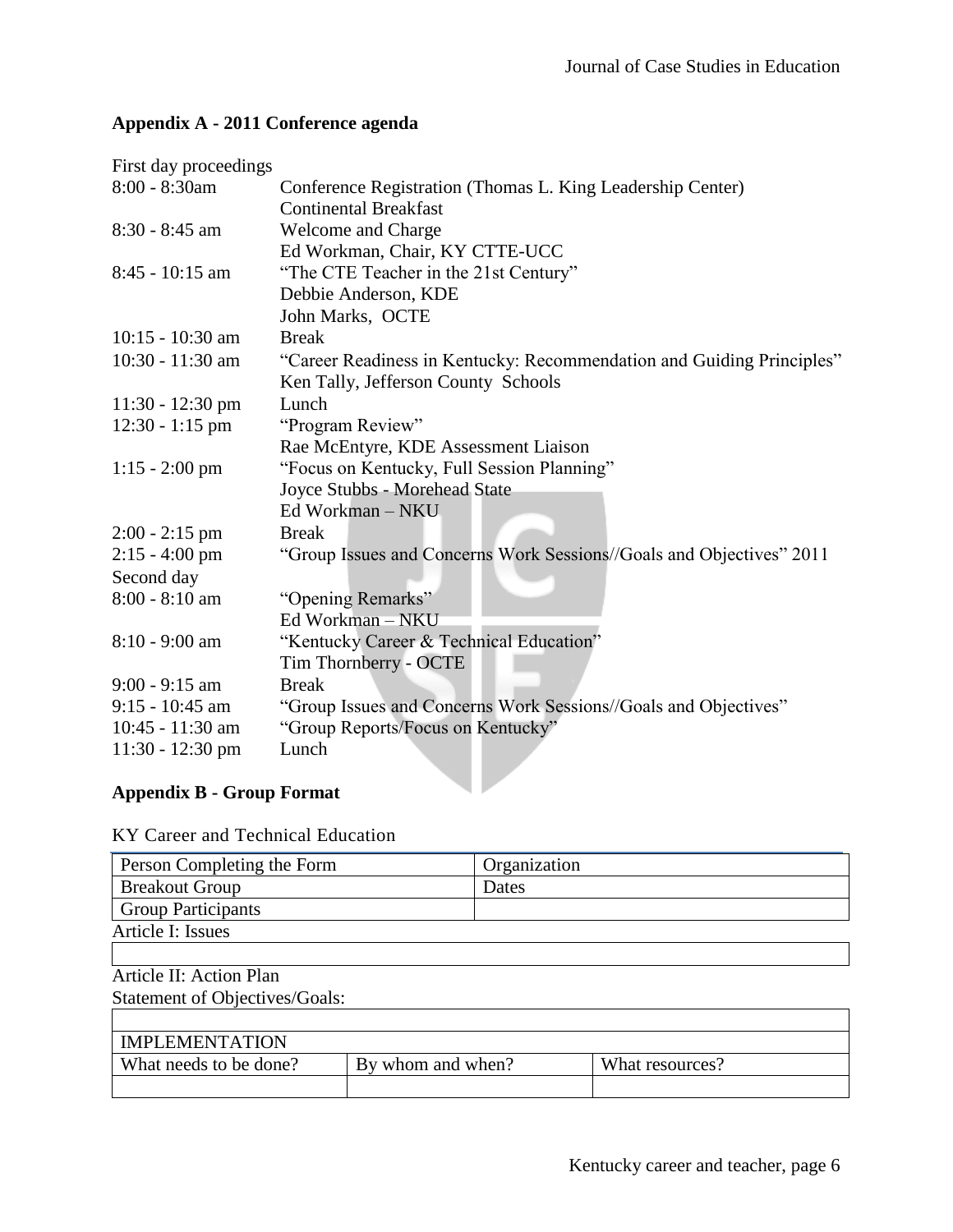## **Appendix C - Group Facilitators**

| Group 1: Teacher Induction                                                          |
|-------------------------------------------------------------------------------------|
| - Facilitators: Judy Payne, Murray State University & Jack McElroy, OCTE            |
| Group 2: Identifying and Aligning KY CTE/CTTE Programs                              |
| - Facilitators: Ed Workman, Northern Kentucky University; Joyce Stubbs, Morehead    |
| State University & Joe Morgan, OCTE                                                 |
| Group 3: Integration of CTE and Academics                                           |
| - Facilitators: Rita Davis, Eastern Kentucky University; Frank Kincaid, Eastern     |
| Kentucky University & John Marks, OCTE                                              |
| Group 4: Addressing Student Organizations in CTE/CTTE Programs                      |
| - Facilitators: Kathy Croxall, Western Kentucky University; Steve Phillippi, OCTE & |
| Elizabeth Bullock, OCTE                                                             |

## **Appendix D - Plans of Action**

Teacher Induction

| Person Completing the Form                                                                       |                             | Organization                          |  |
|--------------------------------------------------------------------------------------------------|-----------------------------|---------------------------------------|--|
| <b>Todd Nickens</b>                                                                              | <b>OCTE</b>                 |                                       |  |
| <b>Breakout Group</b>                                                                            | Dates                       |                                       |  |
| <b>Teacher Induction</b>                                                                         | 2/3/2011                    |                                       |  |
| <b>Group Participants</b>                                                                        |                             |                                       |  |
| Todd Nickens, Pat Dennison, Karen Smith,                                                         |                             |                                       |  |
| Leslie Slaughter, Ahmad Zargari, Judy Payne,                                                     |                             |                                       |  |
| Brandon Wilson and Jack McElroy.                                                                 |                             |                                       |  |
| Article I.<br><b>Issues</b>                                                                      |                             |                                       |  |
| Our new teachers need more instructional help in the classroom and lab.                          |                             |                                       |  |
| <b>Action Plan</b><br>Article II.                                                                |                             |                                       |  |
| <b>Statement of Objectives/Goals:</b>                                                            |                             |                                       |  |
| What type of induction program can be recommended for both in-service and pre-service            |                             |                                       |  |
| teachers to be more effective in the classroom and labs?                                         |                             |                                       |  |
| Based on the fact that our new teachers need more instructional help in the classroom and lab, a |                             |                                       |  |
| state wide mentoring program would be an effective way to help new teachers that are             |                             |                                       |  |
| experiencing specific instructional problems in their classroom.                                 |                             |                                       |  |
| <b>IMPLEMENTATION</b>                                                                            |                             |                                       |  |
| What needs to be done?                                                                           | By whom and when?           | What resources?                       |  |
| <b>Improve Image</b>                                                                             | Everyone involved by 2012   | Send CTE for me video to              |  |
|                                                                                                  |                             | industry, advisory council,           |  |
|                                                                                                  |                             | principals, counselors, post-         |  |
|                                                                                                  |                             | secondary contacts, legislators,      |  |
|                                                                                                  |                             | etc.                                  |  |
| <b>Improve Pay for teachers</b>                                                                  | Legislators by 2013         | Legislators                           |  |
| One year mentoring program to                                                                    | Assign a same discipline    | <b>Lesson Plans and instructional</b> |  |
| provide a Support system for                                                                     | teacher as a mentor to each | Materials for all new teachers        |  |
| new teachers coming from                                                                         | new teacher coming from     | when they first start                 |  |
| business or industry                                                                             | industry during the first   | Teaching. This will also involve      |  |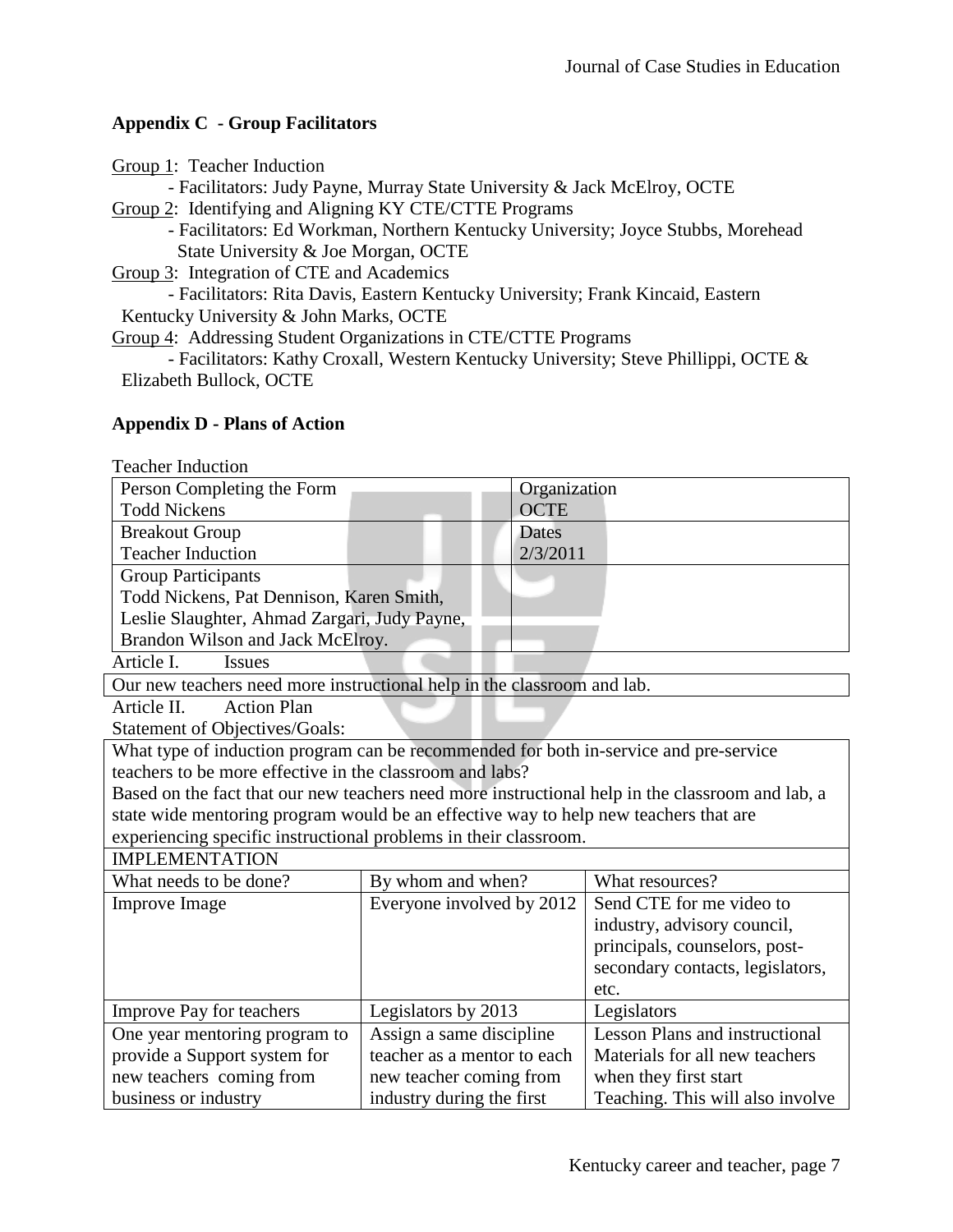|                                                                                                                                                                                                                                                                                                                                                                                                                              | year of teaching by Fall of<br>2011                                                                                                                                                   | some extra dollars                                                              |
|------------------------------------------------------------------------------------------------------------------------------------------------------------------------------------------------------------------------------------------------------------------------------------------------------------------------------------------------------------------------------------------------------------------------------|---------------------------------------------------------------------------------------------------------------------------------------------------------------------------------------|---------------------------------------------------------------------------------|
| <b>Expand NEXT YEAR'S</b><br><b>CONFERENCE:</b><br>Bring in Industry partners,<br>academic teacher educators and<br>school administrators to get<br>their views on Academics,<br><b>Technical and Employability</b><br>Skills. Get their suggestions on<br>how this delivery system should<br>be integrated, taught and<br>measured.                                                                                         | Next year-conference<br>planning committee by<br>February, 2012                                                                                                                       | <b>University Coordinating</b><br>Committee, planning committee,<br>state staff |
| Delay KTIP until the beginning<br>of the third year of teaching or<br>until methods of teaching<br>courses have been completed.                                                                                                                                                                                                                                                                                              | Consult with EPSB about<br>delaying KTIP for first two<br>years for CTE teachers.<br>One year delay is done for<br>alternative certification<br>teachers. complete by Fall<br>of 2012 | <b>EPSB</b>                                                                     |
| NOTE: At the present time, the<br>induction program that we have<br>for secondary teachers coming<br>from industry includes:<br>1. program consultants both In<br>KY Tech and the Division of<br>CTE in the Department of<br>Education<br>2. FBTE program in the 5<br>universities in Kentucky<br>3. NTI $5 - day / 3-day$<br>workshops<br>4. KTIP program for first year<br>teachers during their first year<br>of teaching |                                                                                                                                                                                       |                                                                                 |

## Identifying and Aligning KY CTE/CTTE Programs

| Person Completing the Form                  | Organization              |  |
|---------------------------------------------|---------------------------|--|
| Joyce Stubbs                                | Morehead State University |  |
| Breakout Group Identifying and Aligning KY  | Dates 2/3/11              |  |
| <b>CTE/CTTE</b>                             |                           |  |
| <b>Group Participants</b>                   |                           |  |
| Charles Gagel Wayne King Fred Knickerbocker |                           |  |
| Ed Workman                                  |                           |  |
| Joe Morgan Debbie Tankersley Karla Tipton   |                           |  |
| Doris Sikora Henry Lacy John Settimi Joyce  |                           |  |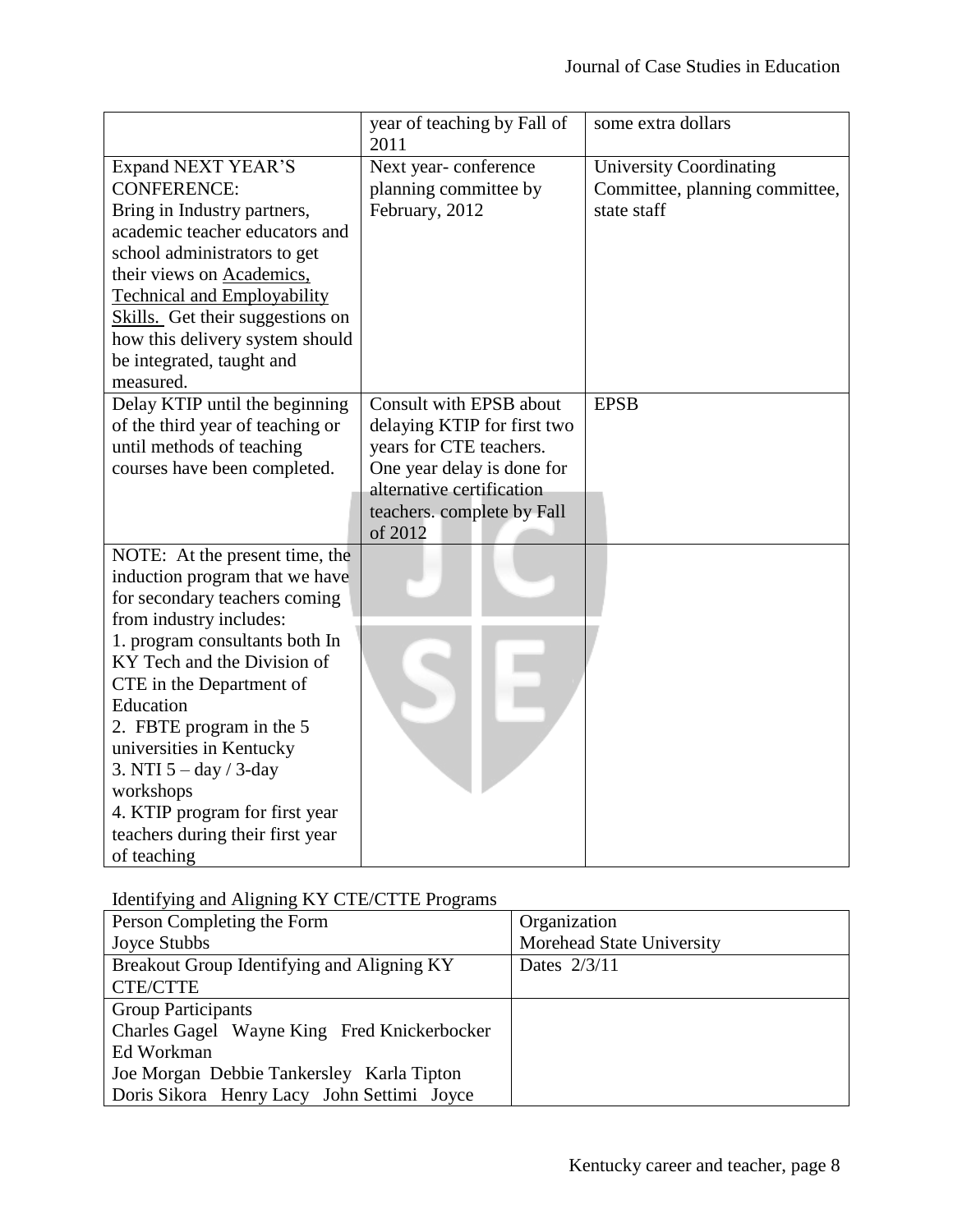| Stubbs Linda Floyd                                                                             |  |  |  |
|------------------------------------------------------------------------------------------------|--|--|--|
| Article I: Issues                                                                              |  |  |  |
| University programs are not all in the same college, department, degree                        |  |  |  |
| Some Universities do not recognize CTE                                                         |  |  |  |
| Dealing with the CPE formula                                                                   |  |  |  |
| School District Administrators (Counselors, Principals, Superintendents) do not understand CTE |  |  |  |
| Spend too much time to figure out who we are instead of promotion of what and who we are       |  |  |  |
| Marketing                                                                                      |  |  |  |
| Statewide accepted definition of CTE                                                           |  |  |  |
| KCTCS missing from the table for service to in-service teachers                                |  |  |  |
| Local School districts don't think CTE teachers have strong enough academic knowledge          |  |  |  |
| Technical Teachers Compass scores may be too low                                               |  |  |  |
| Alignment                                                                                      |  |  |  |
| Skills how to work with schedules                                                              |  |  |  |
| Universities need to carefully address the standards for Tech Ed                               |  |  |  |
| Certifications do not have proper names Tech Ed                                                |  |  |  |
| Downsizing of university faculty                                                               |  |  |  |
| Funding from Federal Government cut                                                            |  |  |  |
| State Funding for CTE both secondary and postsecondary                                         |  |  |  |
| Align OCTE and new KDE branch                                                                  |  |  |  |
| Article II: Action Plan                                                                        |  |  |  |
| <b>Statement of Objectives/Goals:</b>                                                          |  |  |  |
|                                                                                                |  |  |  |

1. Develop and implement an educational, marketing and promotional plan – including college and career readiness components

2. Build relationships with business, industry, professionals and stakeholders

3. Acquire resources to accomplish action plans (funding, services and etc.)

4. Write a definition for KY CTE (Investigate possible sources)

5. Align CTTE programs including KCTCS and universities to address technical, academic, and employability skills

6. Establish certification standards for all School District Administrators (Counselors, Principals, Superintendents) that includes content that leads to an appreciation and working knowledge of CTE

| <b>IMPLEMENTATION</b>          |                              |                             |
|--------------------------------|------------------------------|-----------------------------|
| What needs to be done?         | By whom and when?            | What resources?             |
| Develop, expand and implement  | State and national CTE       | Public and private          |
| marketing plan                 | organizations and agencies   |                             |
|                                | (time frame: June 1, 2011)   |                             |
| Make sure KY has a consistent  | <b>CTTE-UCC</b>              | KY State Plan, CTE web site |
| CTE definition                 | (time frame: April 2, 2011)  |                             |
| Develop legislation that       | Business and Industry, State | Other state plans,          |
| restructures CTE to align with | agencies and professional    |                             |
| SB 1 and CCR, including dual   | organizations                |                             |
| credit/articulation of CTE     | (time frame: July 1, 2011)   |                             |
| credits                        |                              |                             |
| Establish and recommend        | CTTE-UCC, EPSB               | Marketing plan,             |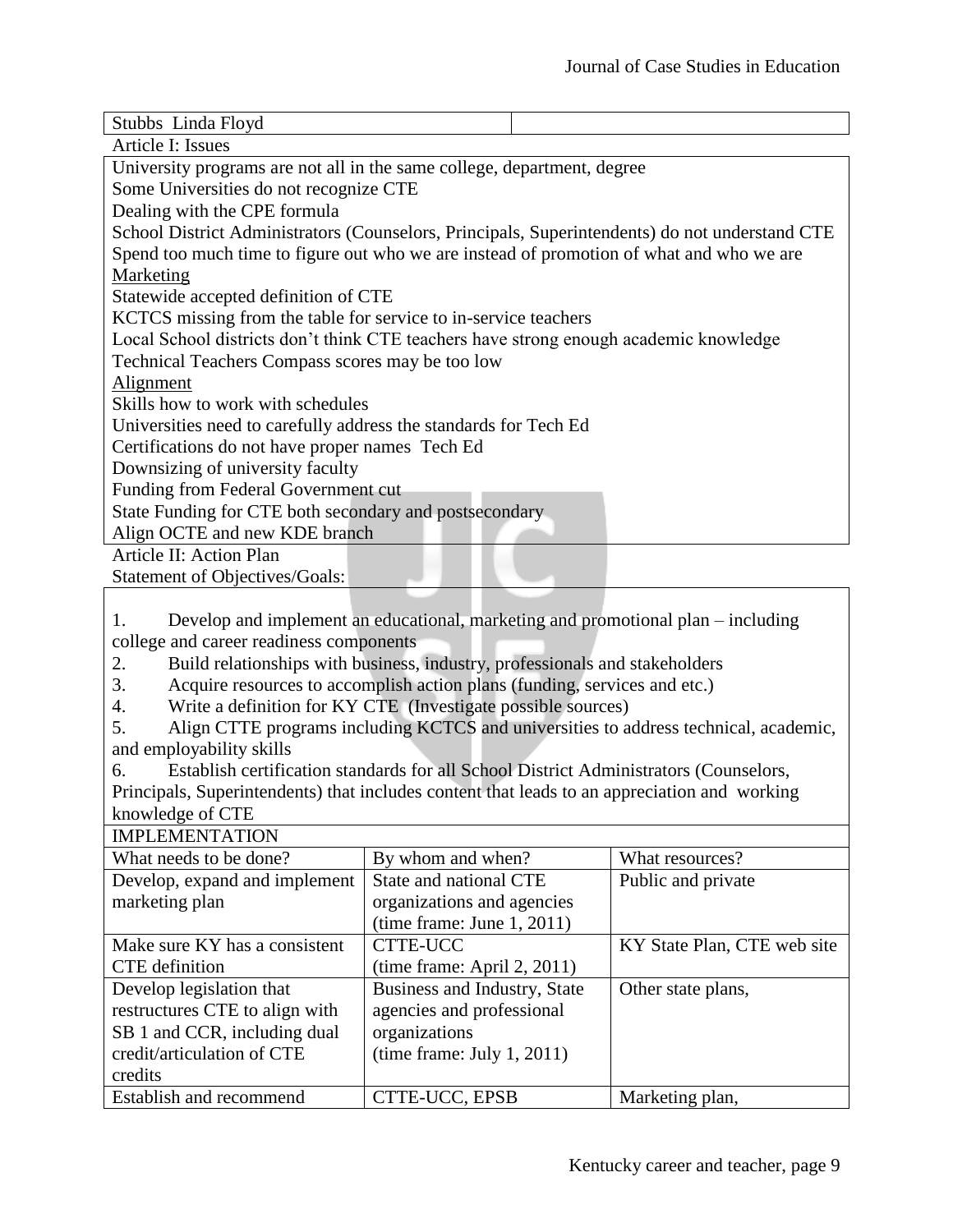| certification standards for all                                                                | (time frame: September 1, |  |  |
|------------------------------------------------------------------------------------------------|---------------------------|--|--|
| School Administrators, to                                                                      | 2011)                     |  |  |
| include CTE content                                                                            |                           |  |  |
| University programs are not all in the same college, department, degree                        |                           |  |  |
| Some Universities do not recognize CTE                                                         |                           |  |  |
| Dealing with the CPE formula                                                                   |                           |  |  |
| School District Administrators (Counselors, Principals, Superintendents) do not understand CTE |                           |  |  |
| Spend to much time to figure out who we are instead of promotion of what and who we are        |                           |  |  |
| Marketing                                                                                      |                           |  |  |
| Statewide accepted definition of CTE                                                           |                           |  |  |
| KCTCS missing from the table for service to in-service teachers                                |                           |  |  |
| Local School districts don't think CTE teachers have strong enough academic knowledge          |                           |  |  |
| Technical Teachers Compass scores may be too low                                               |                           |  |  |
| Alignment                                                                                      |                           |  |  |
| Skills how to work with schedules                                                              |                           |  |  |
| Universities need to carefully address the standards for Tech Ed                               |                           |  |  |
| Certifications do not have proper names Tech Ed                                                |                           |  |  |
| Downsizing of university faculty                                                               |                           |  |  |
| Funding from Federal Government cut                                                            |                           |  |  |
| State Funding for CTE both secondary and postsecondary                                         |                           |  |  |
| Align OCTE and new KDE branch                                                                  |                           |  |  |
| Article III.<br><b>Action Plan</b>                                                             |                           |  |  |
| Statement of Objectives/Goals:                                                                 |                           |  |  |

7. Develop and implement an educational, marketing and promotional plan – including college and career readiness components

8. Build relationships with business, industry, professionals and stakeholders

9. Acquire resources to accomplish action plans (funding, services and etc.)

10. Write a definition for KY CTE (Investigate possible sources)

11. Align CTTE programs including KCTCS and universities to address technical, academic, and employability skills

12. Establish certification standards for all School District Administrators (Counselors, Principals, Superintendents) that includes content that leads to an appreciation and working knowledge of CTE IMPLEMENTATION

| IMPLEMENTATION                 |                              |                             |
|--------------------------------|------------------------------|-----------------------------|
| What needs to be done?         | By whom and when?            | What resources?             |
| Develop, expand and implement  | State and national CTE       | Public and private          |
| marketing plan                 | organizations and agencies   |                             |
|                                | (time frame: June 1, 2011)   |                             |
| Make sure KY has a consistent  | CTTE-UCC                     | KY State Plan, CTE web site |
| CTE definition                 | (time frame: April 2, 2011)  |                             |
| Develop legislation that       | Business and Industry, State | Other state plans,          |
| restructures CTE to align with | agencies and professional    |                             |
| SB 1 and CCR, including dual   | organizations                |                             |
| credit/articulation of CTE     | (time frame: July 1, 2011)   |                             |
| credits                        |                              |                             |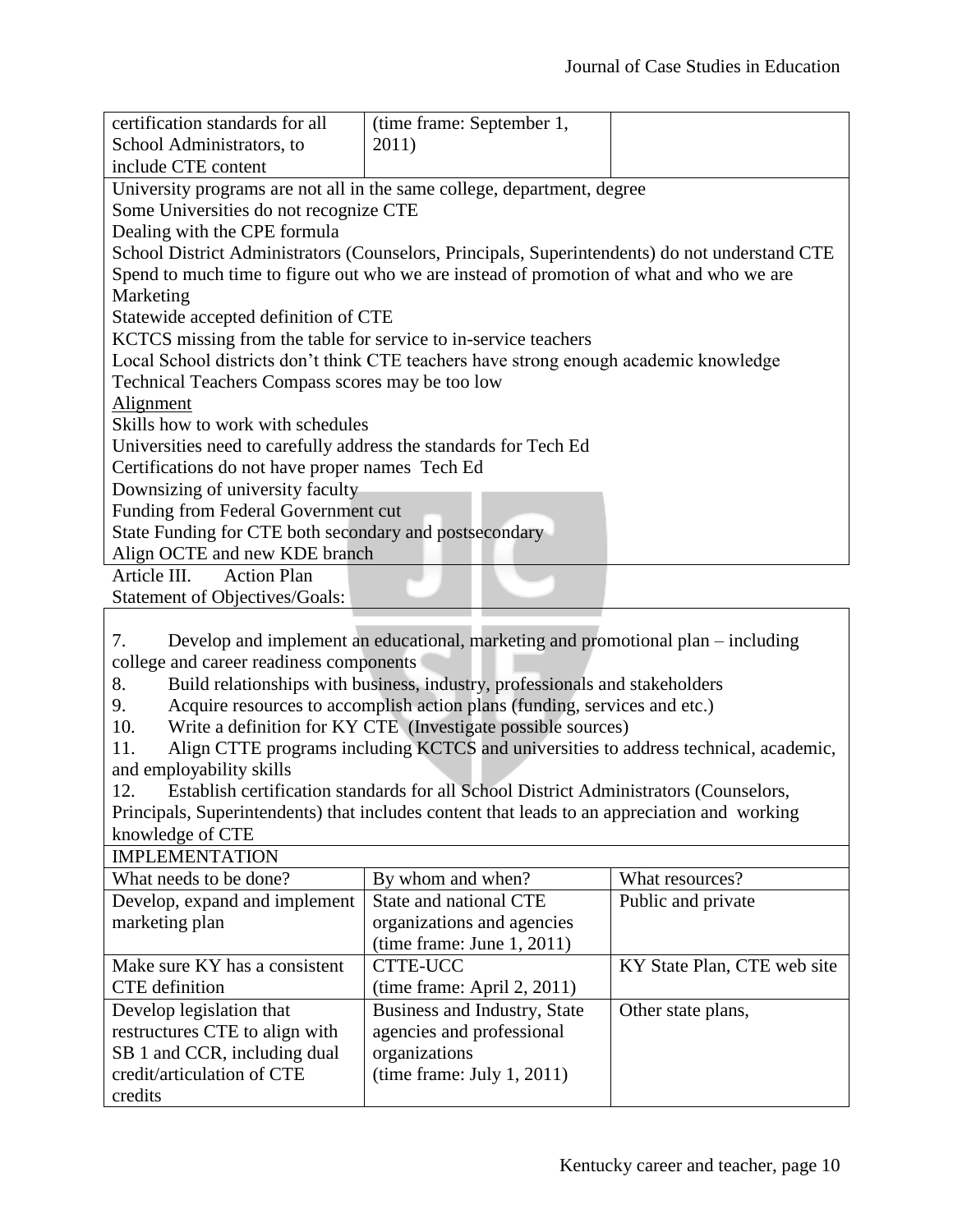| Establish and recommend         | CTTE-UCC, EPSB            | Marketing plan, |
|---------------------------------|---------------------------|-----------------|
| certification standards for all | (time frame: September 1, |                 |
| School Administrators, to       | 2011)                     |                 |
| include CTE content             |                           |                 |

Integration of CTE and Academics

| Person Completing the Form: Rita Davis           | Organization            |
|--------------------------------------------------|-------------------------|
| Breakout Group: Integration of CTE and           | Dates: February 3, 2011 |
| Academics                                        |                         |
| <b>Group Participants:</b>                       |                         |
| Deborah Anderson, Steve Bennett, Ed Davis, Steve |                         |
| Fardo, Carole Frakes, Frank Kincaid, John Marks, |                         |
| Tim Ross, Debbie Seider                          |                         |

Article I: Issues Career guidance / counselors Culture of the school - vision Interdisciplinary instruction College/career readiness (ACT scores) School calendars & daily schedules Building relationships Middle school – beginning career pathways Mapping – CTE courses for academic credit Innovation & critical thinking Remediation – college ready Common core standards Not all stakeholders are at the table (KCTCS and academic partners) Funding for ATCs should be considered as KCTCS

Article II: Action Plan

Statement of Objectives/Goals:

Focus of Colleges of Education / certification of teachers on integration methodologies. Capture student integration projects in ILPs. Implement integration plans to include academic, technical and employability skills in secondary and postsecondary curriculum. Require ALL teachers to be trained on the use of integration as a teaching strategy and develop/use an integration plan for all courses taught. Provide professional development and training in how technical education complements common core standards for students and academic teachers.

Evaluate the use of integration through program review and program assessment.

Empower all educational leaders (SBDM authority – too much?)

Involve all stakeholders IMPLEMENTATION

| <b>INILELVIER LATION</b>     |                               |                 |
|------------------------------|-------------------------------|-----------------|
| What needs to be done?       | By whom and when?             | What resources? |
| Discussions need to begin at | <b>CTE Teacher Educators</b>  | \$\$\$???       |
| universities                 | With math and science teacher | Time            |
|                              | educators about applied       | July 1, 1990    |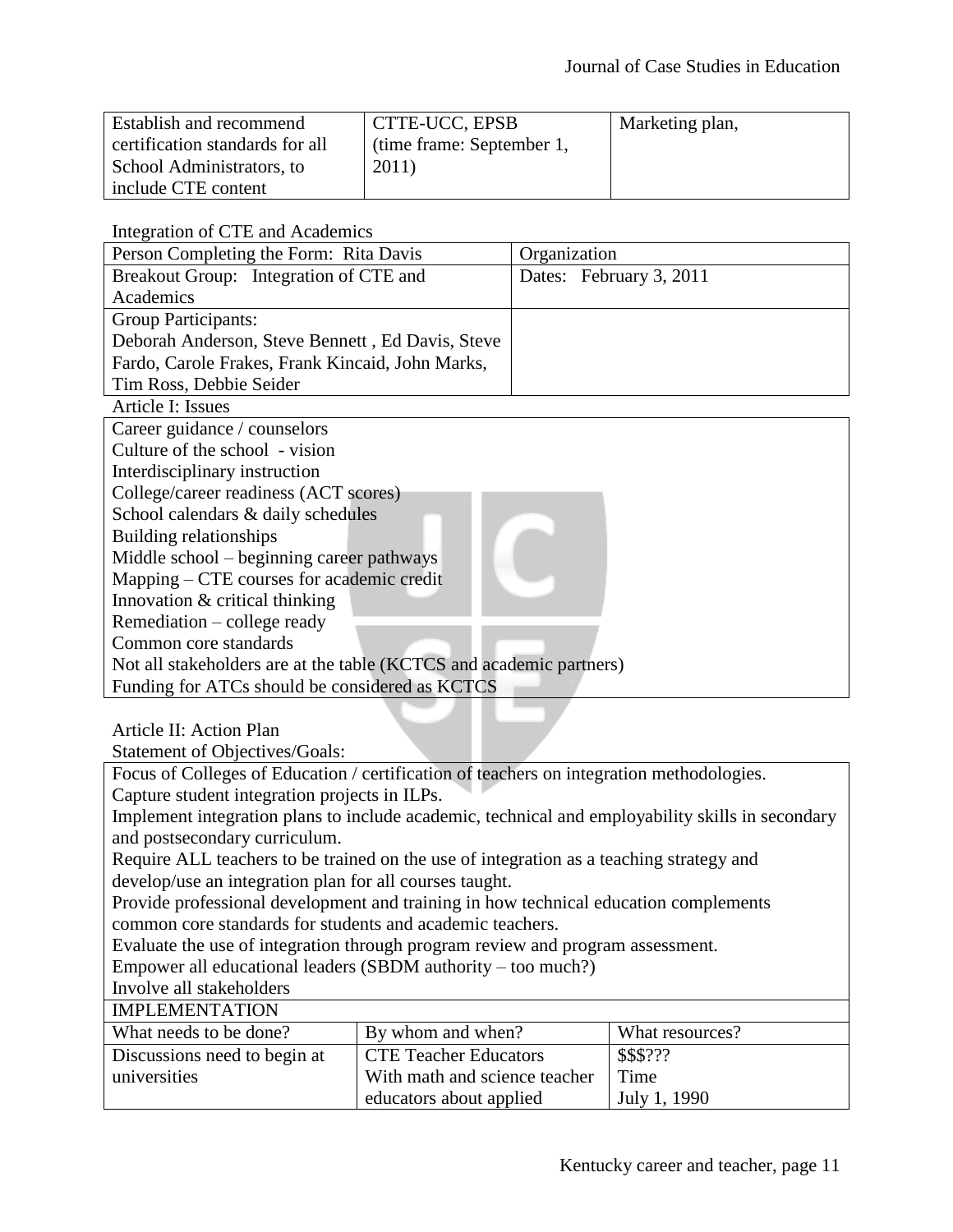|                               | learning                         |                           |
|-------------------------------|----------------------------------|---------------------------|
|                               | With methods teachers about      | All items should be       |
|                               | integration concepts and ILPs    | addressed and reported by |
|                               | and included as part of student  | 2012 conference           |
|                               | teaching                         |                           |
| School integration plans      | By academic and technical        |                           |
|                               | teachers in their courses. By    |                           |
|                               | counselors in ILPs               |                           |
|                               | ILP professional development     |                           |
|                               | for C& T teachers                |                           |
| PD – Common Core Standards    | Principals                       |                           |
| Program Reviews include       | KDE work with CTE                |                           |
| integration                   |                                  |                           |
| SBDM Authority/roles &        | Review of their responsibilities |                           |
| responsibilities              |                                  |                           |
| Expected participation of all | KCTCS, Universities,             |                           |
| stakeholders                  | Technology Center/High           |                           |
|                               | School Principals, KDE,          |                           |
|                               | OCTE, Teacher Educators,         |                           |
|                               | <b>Academic Partners</b>         |                           |

#### Addressing Student Organizations in CTE/CTTE Programs

| Person Completing the Form                        | <b>Kathy Croxall</b> | Organization             |
|---------------------------------------------------|----------------------|--------------------------|
|                                                   |                      |                          |
| Breakout Group CTSOs                              |                      | Dates February 3-4, 2011 |
| <b>Group Participants</b>                         |                      |                          |
| Doug Smith, Jean Smith, Elizabeth Bullock, Steve  |                      |                          |
| Phillippi, Matt Chaliff, Michael McDermott, Karen |                      |                          |
| <b>Nash</b>                                       |                      |                          |
|                                                   |                      |                          |

Article I: Issues

A. Articulating the vital role of CTSOs and the competitive process as critical to the learning process to other education professionals

B. Relationship between size of CTSO and size of program, i.e. larger CTSO groups encourage content classes to be included in the schedule

B. Getting buy-in for pre-service teachers, incorporating it as co-curricular

C. Helping students see synergy between classes for students

B. How are the technical teachers prepared to encourage, support CTSOs

B. Pre-service students often come from CTSOs

Encourage top CTSO students to follow on in the programs

B. Competition to compete in everything rather than looking at strengths

E. Competitions geared to diverse student needs, characteristics

B. Teachers have difficulty identifying resources to assist students in competitions Students are spread too thin

D. Local school policies get in the way: transportation, snow days, test days, schedules, etc.

B. Limited research done verifying value of CTSOs, most information is antidotal and not really research; more research is needed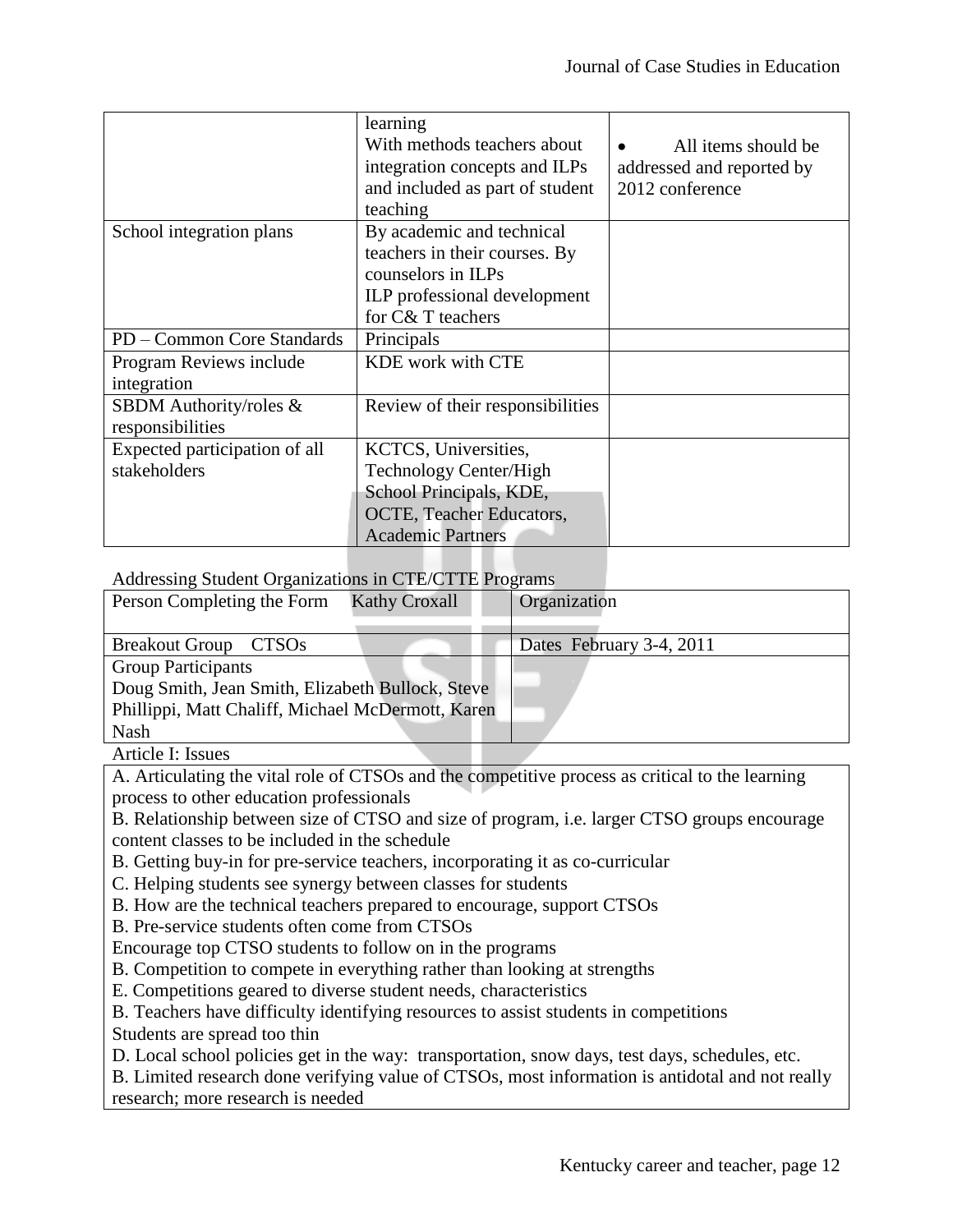A. Training of pre-service teachers to be advisors, an expected part of the job, why they are doing it—the big picture

B. Lack of professional involvement by the teachers; modeling for their students at both the college/ high school level

D. Cost of membership limits those students that can fully be involved in CTSOs

Article II: Action Plan

Statement of Objectives/Goals:

A. Designate money to fund research to verify value of CTSOs; disseminate results of the research

B. Stronger pre-service/ teacher preparation emphasis on the role of CTSOs, and advisor preparation, including available resources

C. Show connectedness between academic standards and CTSO activities/competitions, emphasizing outcomes and evidence

D. Encourage state-wide policies dealing with scheduling, excused absences, transportation issues, etc. that are equitable across programs and extracurricular/co-curricular activities

E. Develop diverse CTSO competitions open/do-able for students with diverse needs , i.e. IEPs, (may not go beyond state level); encourage that at the national level

| <b>IMPLEMENTATION</b>          |                              |                                     |
|--------------------------------|------------------------------|-------------------------------------|
| What needs to be done?         | By whom and when?            | What resources?                     |
| Investigate funding sources    | Office of CTE (emphasis on   | <b>National Research Center for</b> |
| for research                   | action research)             | CTE; Perkins; ACTE;                 |
|                                |                              | <b>ACTER</b>                        |
| Identify individuals to        | Office of CTE                | <b>National Research Center for</b> |
| conduct research               |                              | CTE; Perkins; ACTE;                 |
|                                |                              | <b>ACTER</b>                        |
| Identify researchable CTSO     | <b>Collaboration between</b> |                                     |
| topics                         | teachers, counselors,        |                                     |
|                                | researchers, Office of CTE   |                                     |
| Mentoring pre-service,         | Current teachers, state      |                                     |
| current teachers               | department personnel         |                                     |
| Training, including materials, | State department personnel   | National CTSO organizations         |
| for teacher educators          |                              |                                     |
| Emphasis during new teacher    | State department personnel   |                                     |
| induction; training            |                              |                                     |
| Creation of an on-line         | State department personnel   |                                     |
| community for CTSO             |                              |                                     |
| advisors                       |                              |                                     |
| Complete the crosswalks        | National associations for    |                                     |
| between CTSO competitions      | <b>CTSOs</b>                 |                                     |
| and core content               |                              |                                     |
| Include CTSO participation in  | KDE/OCTE personnel           |                                     |
| curriculum materials           |                              |                                     |
| Encourage inclusion of         | <b>Classroom</b> teachers    |                                     |
| CTSOs in ILPs                  |                              |                                     |
| Recommend equity in co-        | KDE/OCTE personnel, student  |                                     |
| curricular /extra-curricular   | CTSO officers, school        |                                     |